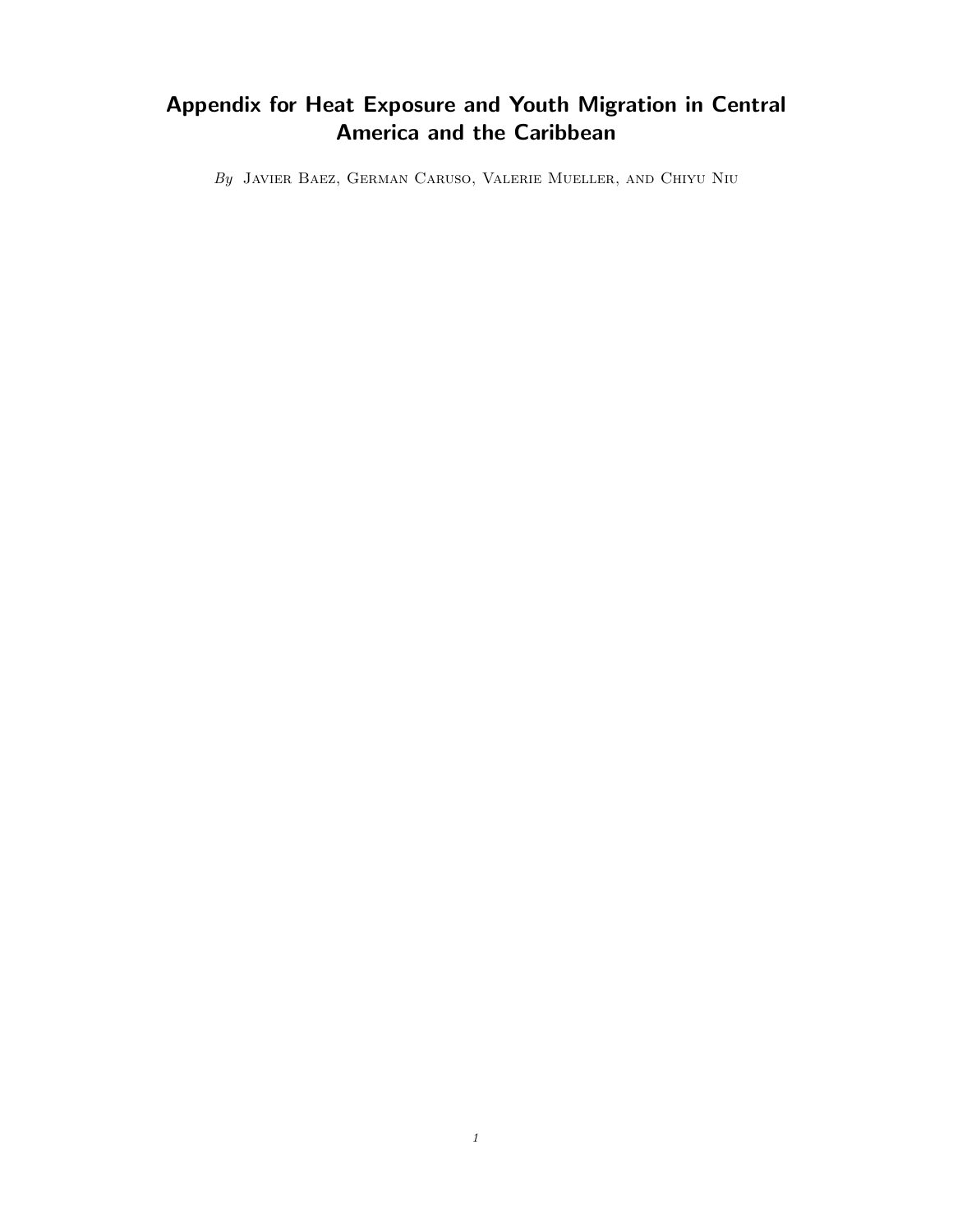## 2 APPENDIX

District-level GDP data: The data are part of a project developed under the World Bank Latin America Caribbean Region Probabilistic Risk Assessment Program, CAPRA (P144982), which is funded by the World Bank through a Global Facility for Disaster Reduction and Recovery (GFDRR) grant (TF014499) from the Goverment of Australia (AusAid). The methodology will be available in a World Bank Working Paper in preparation "Growth Domestic Product Disaggregation Methodology and Applications in Disaster Risk Management" by P. Blanchard, B. Blankespoor, J. Rivera-Fuentes, R. Gunasekera, O. Ishizawa, and L. F. Jimenez-Salazar. For more information, please contact O. Ishizawa at oishizawa@worldbank.org.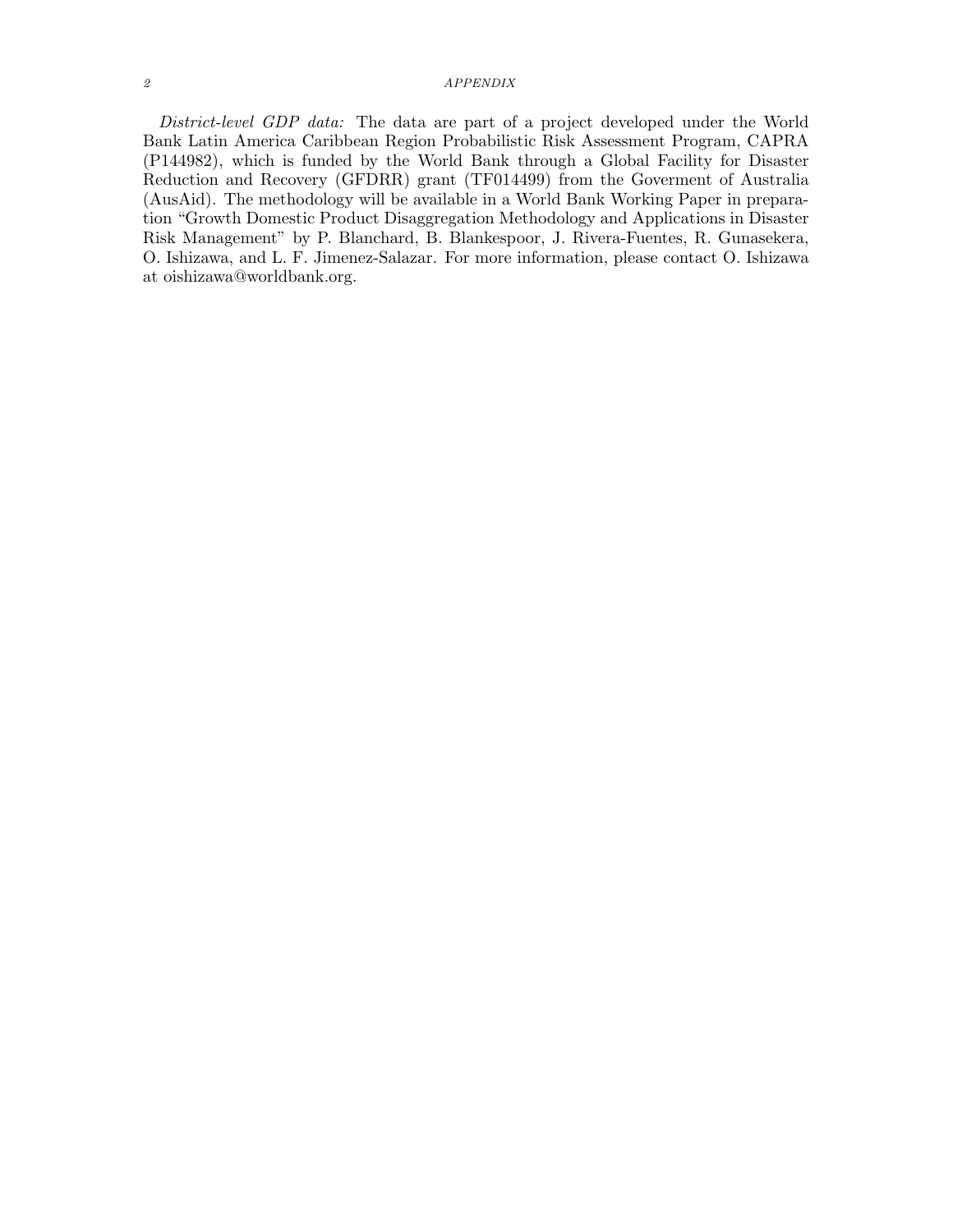| Sample                                 | Women     |           | Men       |         |  |
|----------------------------------------|-----------|-----------|-----------|---------|--|
|                                        | Mean      | <b>SD</b> | Mean      | SD      |  |
| Urban                                  | 0.594     | 0.491     | 0.584     | 0.493   |  |
| Male                                   | 0.000     | 0.000     | 1.000     | 0.000   |  |
| Migrate                                | 0.044     | 0.204     | 0.043     | 0.203   |  |
| After                                  | 0.566     | 0.496     | 0.563     | 0.496   |  |
| Age $15-25$                            | 0.348     | 0.476     | 0.356     | 0.479   |  |
| Age 26-35                              | 0.242     | 0.428     | 0.233     | 0.423   |  |
| Age 36-45                              | 0.191     | 0.393     | 0.189     | 0.391   |  |
| Age 46-55                              | 0.131     | 0.338     | 0.132     | 0.338   |  |
| Age 56-65                              | 0.088     | 0.283     | 0.090     | 0.286   |  |
| Five-year precipitation average        | 1312.086  | 652.232   | 1314.937  | 663.910 |  |
| Has primary education                  | 0.687     | 0.464     | 0.715     | 0.451   |  |
| Lives in provincial capital            | 0.010     | 0.101     | 0.010     | 0.099   |  |
| Lives in country capital               | 0.007     | 0.084     | 0.006     | 0.077   |  |
| After $\times$ Age 15-25               | 0.190     | 0.392     | 0.196     | 0.397   |  |
| After $\times$ Age 26-35               | 0.132     | 0.339     | 0.126     | 0.332   |  |
| After $\times$ Age 36-45               | 0.111     | 0.314     | 0.108     | 0.310   |  |
| After $\times$ Age 46-55               | 0.080     | 0.272     | 0.079     | 0.270   |  |
| Temp                                   | 0.750     | 0.593     | 0.736     | 0.593   |  |
| Temp $\times$ After $\times$ Age 15-25 | 0.145     | 0.396     | 0.148     | 0.399   |  |
| Temp $\times$ After $\times$ Age 26-35 | 0.100     | 0.334     | 0.092     | 0.321   |  |
| Temp $\times$ After $\times$ Age 36-45 | 0.085     | 0.311     | 0.080     | 0.302   |  |
| Temp $\times$ After $\times$ Age 46-55 | 0.062     | 0.270     | 0.060     | 0.265   |  |
| Temp $\times$ After                    | 0.434     | 0.586     | 0.422     | 0.581   |  |
| Temp $\times$ Age 15-25                | 0.262     | 0.501     | 0.264     | 0.501   |  |
| Temp $\times$ Age 26-35                | 0.179     | 0.430     | $0.168\,$ | 0.417   |  |
| Temp $\times$ Age 36-45                | 0.143     | 0.392     | 0.138     | 0.385   |  |
| Temp $\times$ Age 46-55                | 0.099     | 0.334     | 0.098     | 0.332   |  |
| $\mathbf N$                            | 8,599,759 |           | 7,883,317 |         |  |

Table 1—Summary Statistics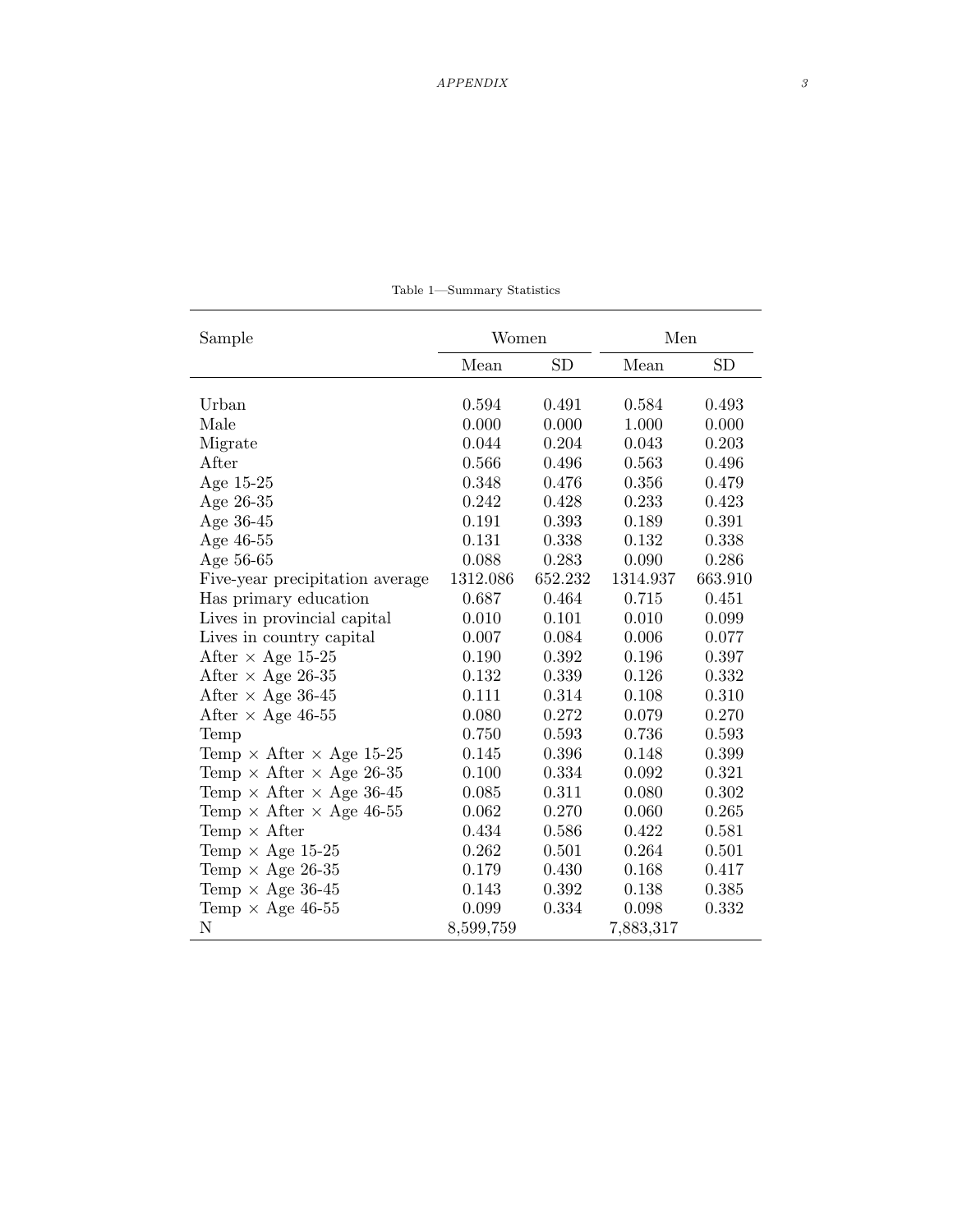

Figure 1. Distribution of Heat Exposure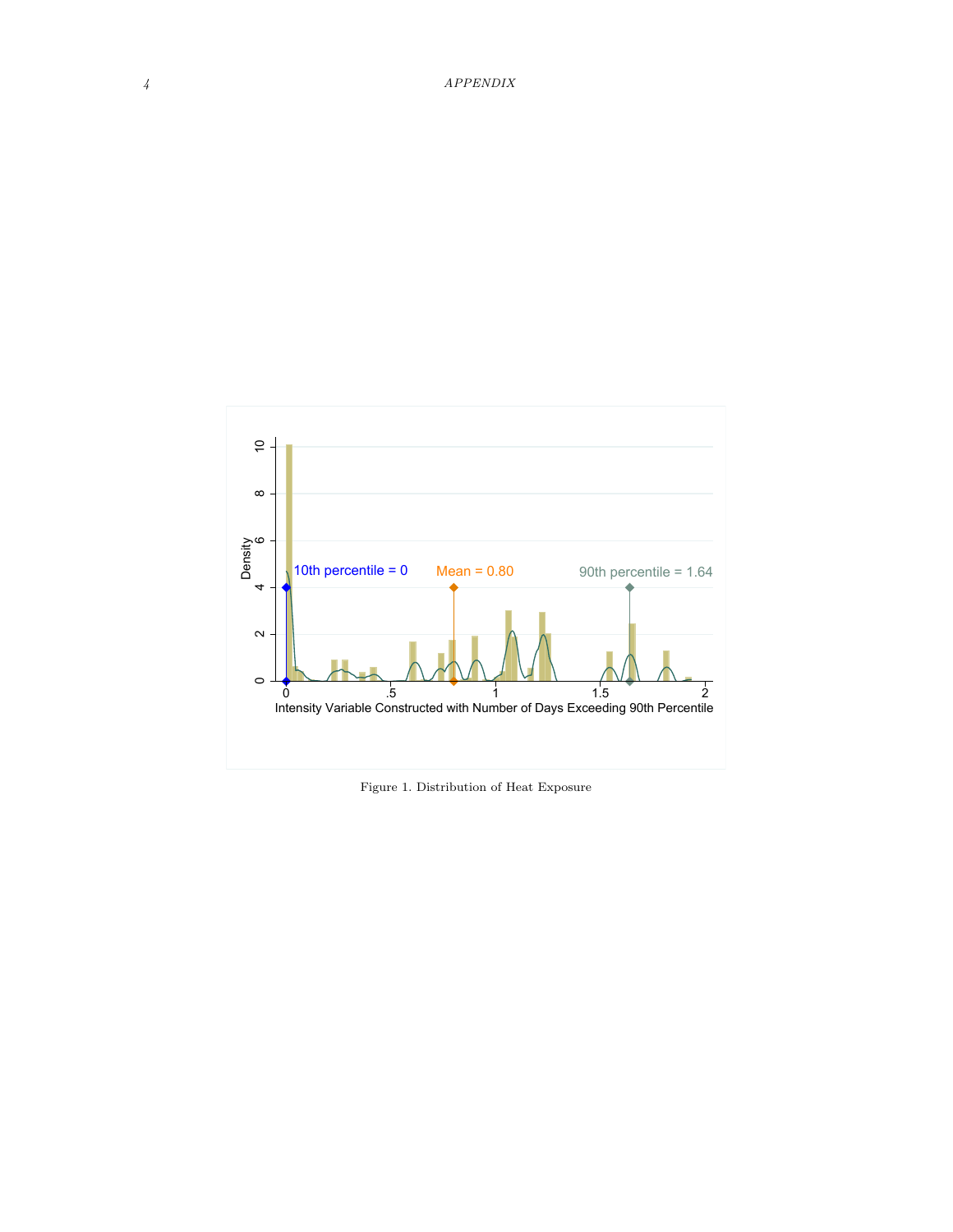|                          | Women      | Men        |
|--------------------------|------------|------------|
|                          | Parameter  | Parameter  |
|                          | (SE)       | (SE)       |
|                          |            |            |
| Age 15-25                | 0.02899    | 0.01845    |
|                          | (0.00141)  | (0.00155)  |
| Age 26-35                | 0.02631    | 0.02714    |
|                          | (0.00137)  | (0.00136)  |
| Age 36-45                | 0.00959    | 0.01422    |
|                          | (0.00116)  | (0.00126)  |
| Age 46-55                | 0.00184    | 0.00395    |
|                          | (0.00116)  | (0.00112)  |
| Age 15-25 $\times$ After | $-0.01033$ | $-0.00964$ |
|                          | (0.00187)  | (0.00202)  |
| Age 26-35 $\times$ After | $-0.00333$ | $-0.00423$ |
|                          | (0.00172)  | (0.00175)  |
| Age 36-45 $\times$ After | $-0.00003$ | $-0.00189$ |
|                          | (0.00172)  | (0.00174)  |
| Age 46-55 $\times$ After | $-0.00124$ | $-0.00179$ |
|                          | (0.00193)  | (0.00190)  |
| Constant                 | $-0.00319$ | $-0.00942$ |
|                          | (0.01356)  | (0.01472)  |
| R-squared                | 0.063      | 0.052      |
| Observations             | 8,599,759  | 7,883,317  |

Table 2—Double-Difference Regression

Note: The sample used for the regressions include the following seven countries: Costa Rica, Dominican Republic, El Salvador, Haiti, Mexico, Nicaragua and Panama. Covariates include primary education, 5-year average rainfall, 5 year average rainfall squared, year and province origin fixed-effects. Origin province by birth year clustered standard errors in parentheses.

Table 3—Balancing Table for Male Sample

| Age<br>Provinces  | 15-35<br>Affected | 36-65<br>Affected | Diff.1 | 15-35<br>Unaffected | 36-65<br>Unaffected | $\rm{Diff.2}$ | $Diff.1-$<br>Diff.2 | P-value |
|-------------------|-------------------|-------------------|--------|---------------------|---------------------|---------------|---------------------|---------|
| Migrate 15-25     | 0.068             | 0.050             | 0.018  | 0.048               | 0.036               | 0.013         | 0.005               | 0.926   |
| Primary education | 0.820             | 0.609             | 0.211  | 0.795               | 0.583               | 0.212         | $-0.001$            | 0.963   |
| Precipitation     | 1168.637          | 1144.389          | 24.247 | 1389.310            | 1419.278            | $-29.968$     | 54.215              | 0.487   |

Note: N=7,883,317. Precipitation=five-year precipitation average. Origin province by birth year clustered standard errors in parentheses.